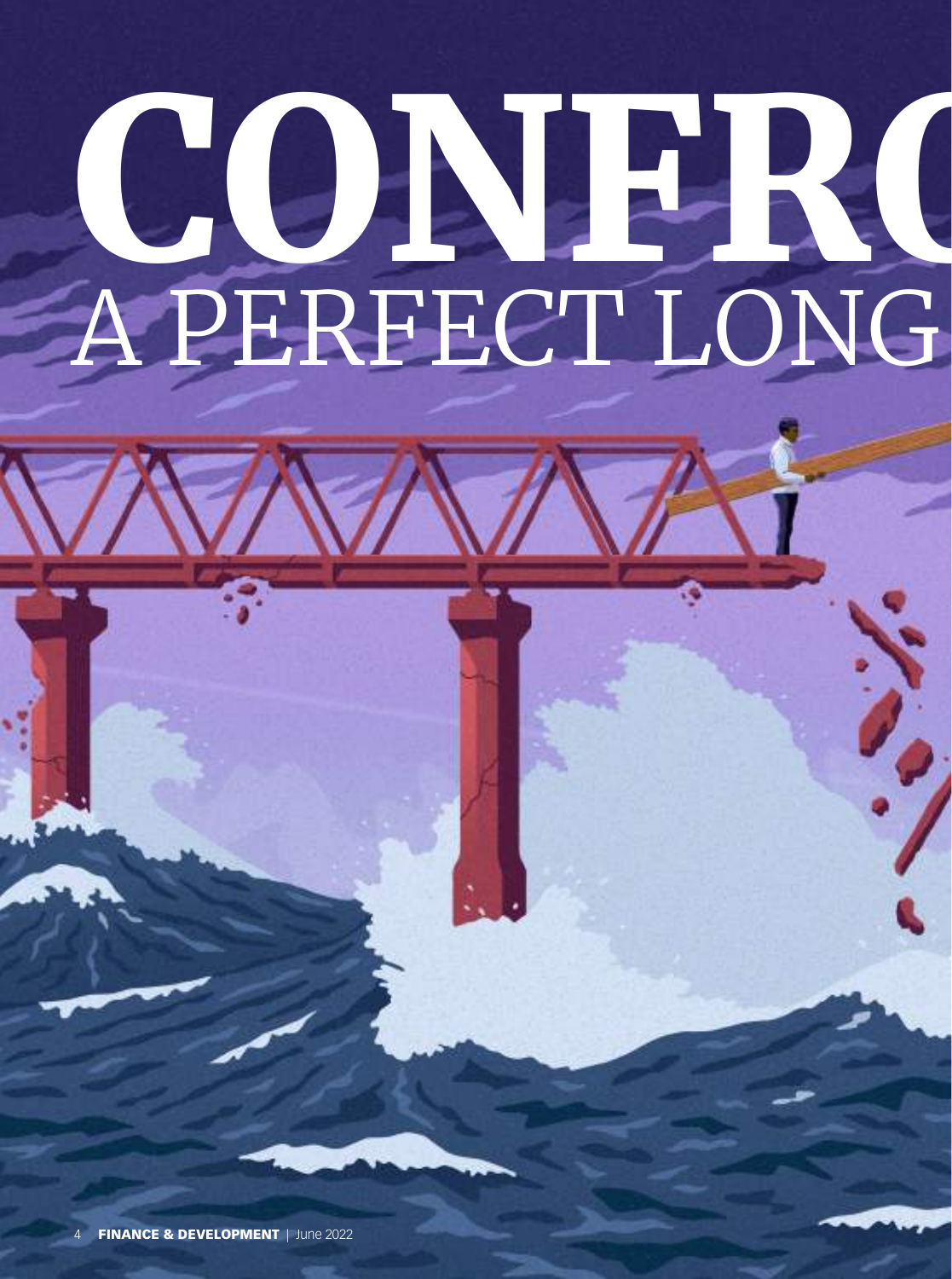# **CONFRONTING WE MUSEUM CONFRONTING TO THE VEHICLE SCRIPTION CONFRONTING CONFRONTING CONFRONTING CONFRONTING CONFRONTING CONFRONTING CONFRONTING CONFRONTING CONFRONTING CONFRONTING CONFRONTING CONFRONTING CONFRONTING CONFRO** STORM to serve both collective and national interests more effectively **Tharman Shanmugaratnam**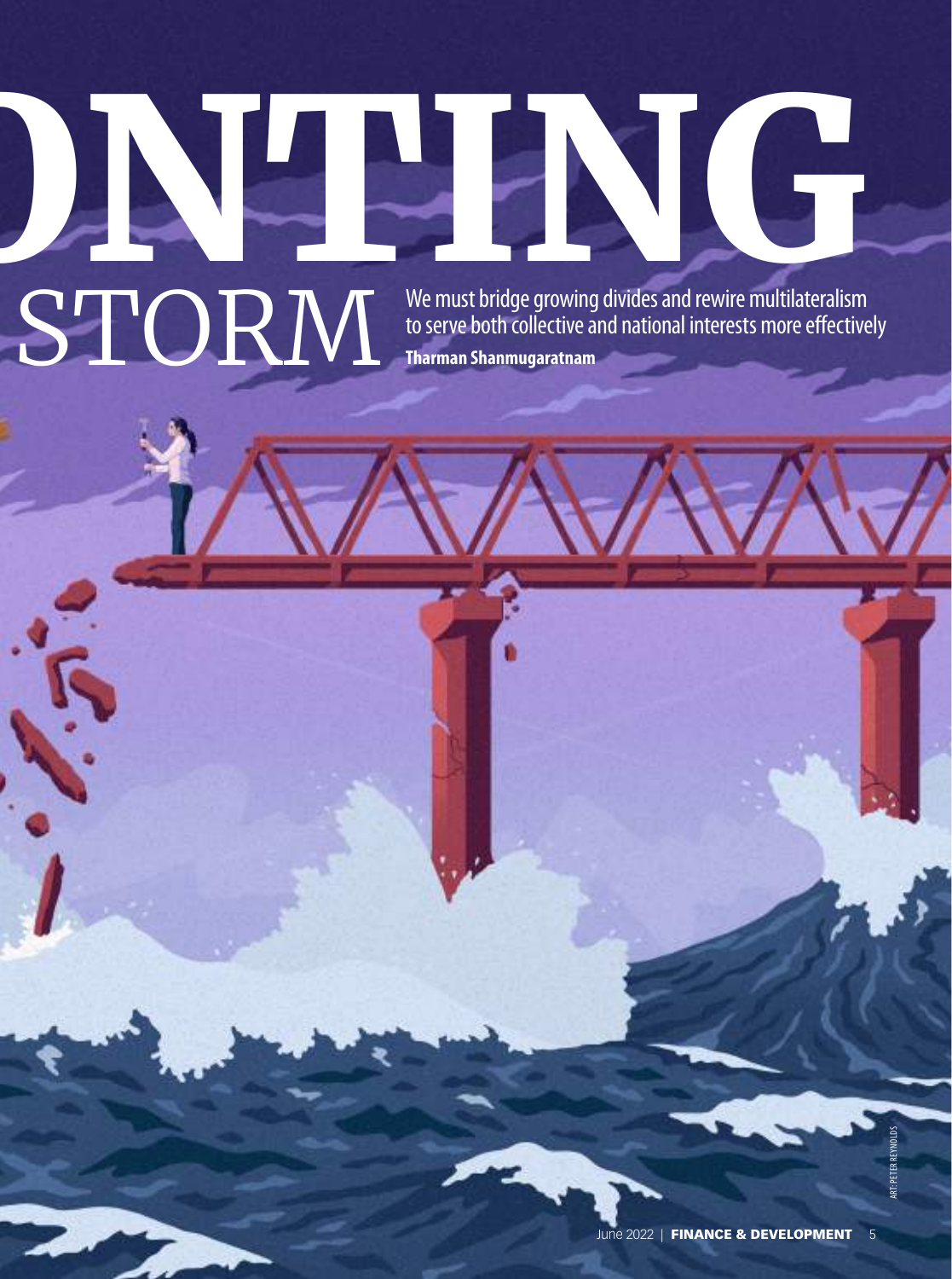

he pandemic, war in Ukraine, the threat to food security, and the resurgence of global poverty. Heatwaves, droughts, and other extreme weather events. These are not random shocks. Nor are they a perfect storm in the conventional sense, a one-off conjuncture of bad events. We face instead a confluence of lasting structural insecurities—geopolitical, economic, and existential—each reinforcing the other. We have entered a perfect long storm.

We cannot wish away these insecurities or hope that problems that occupy one part of the world will not rebound on others. COVID-19 and its repeated mutations have brought that reality home, at immense human and economic cost everywhere. We can only restore optimism by recognizing the gravity and collective nature of the threats we face and organizing ourselves more effectively to address them.

First, the risk of escalating geopolitical conflict is greater than it has been in over three decades. The system of global rules and norms aimed at preserving peace and the territorial integrity of nation states was always fragile. But the unprovoked invasion of Ukraine is not just another rupture in the system. Its ramifications go beyond any other, and in ways that could be catastrophic.

Second, we face the prospect of stagflation, with higher inflation and stalled growth for a period of time. What was seen by many as an improbable "tail risk" a year ago is now a likely scenario. Advanced economies' central banks have a more complex task than any time in living memory, and their chances of taming inflation while achieving a soft landing in economic growth are getting slimmer. The task is made more difficult by the war in Ukraine and the disruptions it has brought to energy, food, and other critical commodity markets.

When the history of the decade is written, inflation in the advanced economies is unlikely to be viewed as its most serious problem—certainly not compared with the implications of distress in the developing world or a weakened international order. But prolonged high inflation will seriously erode the political capital needed for nations to respond to our larger challenges, domestically and globally, including the climate crisis. It can set the world back in ways that economic models cannot predict. Notably, an escalating cost of living will demoralize populations that are now much older than they were in the 1970s, when the advanced economies saw their last episode of high inflation.

# Flying blind

Third, the existential commons are deteriorating at an accelerating pace. Climate change, shrinking biodiversity, water scarcity, polluted oceans, a dangerously congested outer space, and the spread of infectious diseases will pose growing threats to life and livelihoods everywhere. We must address these threats in parallel because the science is clear on how they interact. Global warming and a degraded biosphere are leading to major shifts in animal life, with countless new and re-emergent pathogens hopping between species and into human communities. Recurring pandemics are already baked into the system. Yet two years into COVID-19, the world is still flying blind into the next pandemic. Scientists warn that it could come at any time and be even more lethal.

The unpalatable short-term reality is that the world will have to rely more on fossil fuels, including even coal, to ensure energy security and prevent sharply higher energy prices. But it also means we must redouble efforts to make the long-term transition to a low-carbon energy future. We need clear policy frameworks—including predictable schedules for carbon pricing and fossil fuel subsidy phase-outs, and direct assistance to vulnerable groups—to achieve this critical transition while preserving energy security.

Fourth, we must confront the risk of growing divergences, within and especially across countries. Higher prices of basic foods, livestock feed, fertilizer, and energy are taking the biggest toll on poorer countries, which are already the hardest hit by extreme weather events—and especially on the poorest in their populations. Their governments have little fiscal capacity to offset these shocks. More than half of them are already in or near debt distress. Faced with these immediate constraints, we risk continued neglect of education and healthcare improvements, with dangerous longer-term and global consequences. Even before COVID-19, more than half of the children in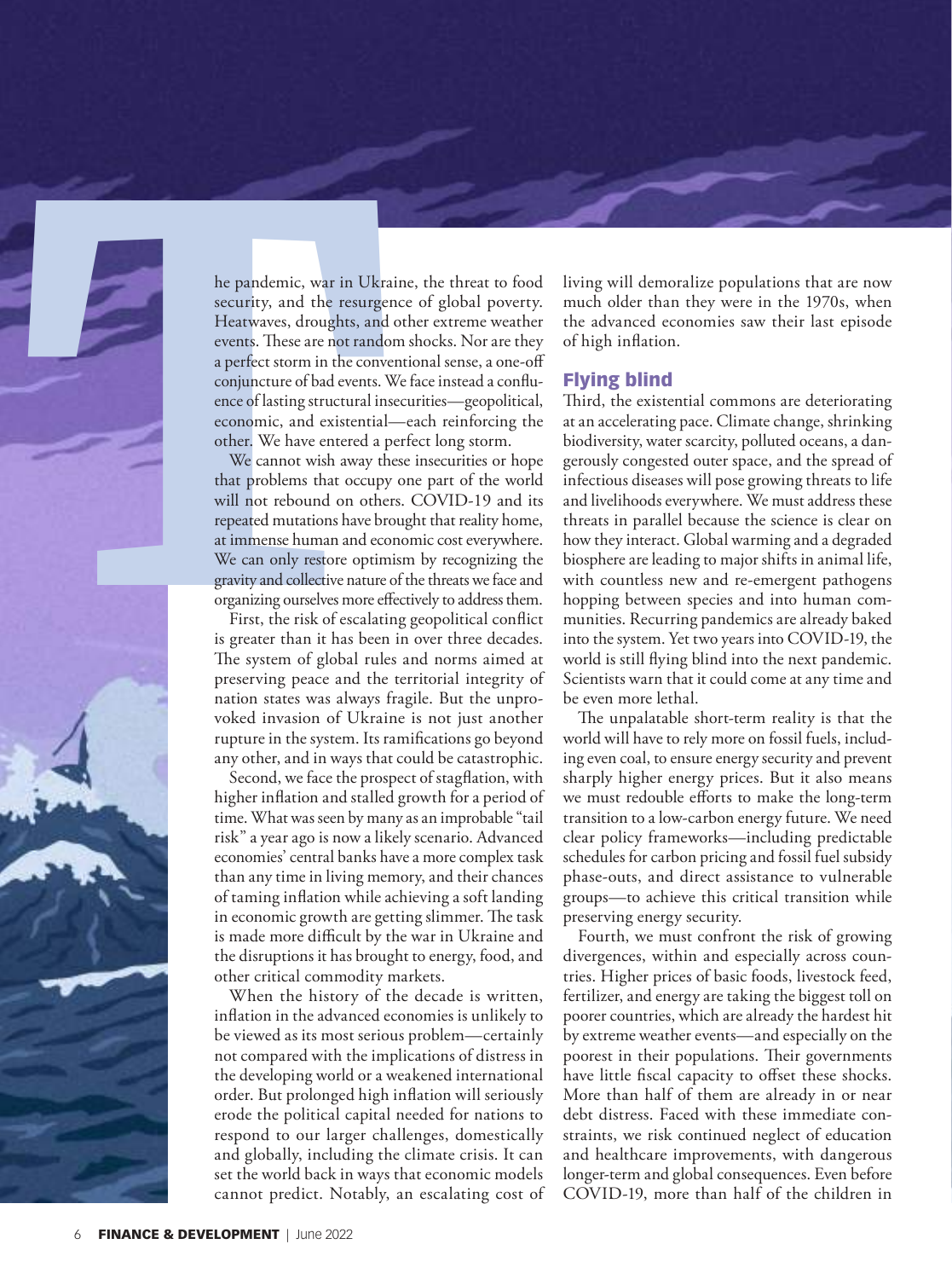# A MORE FRAGMENTED WORLD

low- and middle-income countries had not achieved basic literacy by age 10; the figure is now estimated to be as high as 70 percent. Girls especially have suffered large learning losses during the pandemic, with many not returning to school and millions being pushed into early marriage.

There is now a real prospect of rollback of the hard-earned economic and social gains that many of these developing countries made in the last two decades. It will risk permanent scarring of the young, further disempowerment of women, civil wars, and conflicts between neighboring states. Each of these would make it harder to address the world's most pressing challenges.

## Financing global public goods

We must address these threats, not on the basis of scenarios that reflect our hopes but through a realistic appraisal of what could plausibly go wrong. COVID-19 and the Ukraine war were not black swan events. The full scale of these tragedies may not have been foreseen, but the risks had been blinking visibly on the radar for some time.

We must bring preparedness for threats, known or unknown, into the mainstream of public policy and collective thinking, just as regulators learned from the global financial crisis and sought to fortify financial buffers in advance of the next crisis.

We have to invest at significantly higher levels, over a sustained period, in the public goods needed to address the world's most pressing problems. We must make up for many years of underinvestment in a wide range of critical areas—from clean water and trained teachers in developing economies to upgrades of an aging logistics infrastructure in some of the most advanced economies. But we also have the opportunity now to spur a new wave of innovations to tackle the challenges of the global commons, from low-carbon construction materials, to advanced batteries and hydrogen electrolyzers, to combination vaccines aimed at protecting simultaneously against a range of pathogens.

To fund these investments we must embark on public-private collaboration on a scale never before adopted. Public sector finances will not be able to meet these needs on their own. As it is, debt-servicing costs will take an increasing share of government revenues. Governments in the advanced world have also declared the end of the "peace dividend" that had prompted many of them to spend less on defense over several decades.

We must now reorient public finance, in partnership with philanthropic capital where possible, toward mobilizing private investment to meet the needs of the global commons. The world will need to invest an estimated \$100 to \$150 trillion

# We must bring preparedness for threats, known or unknown, into the mainstream of public policy and collective thinking.

over the next 30 years to achieve net zero carbon emissions. That may sound daunting. But the \$3 to \$5 trillion annual cost is not a large percentage of the world's \$100 trillion capital markets, which grow by about that amount each year.

There is no lack of private and market finance. But channeling it to meet the needs of the commons requires a proactive public sector and well-designed frameworks for risk-sharing with the private sector. Policies and standards to rapidly scale up the deployment of clean energy technologies that are already proven, and to incentivize large scale infrastructural investments such as in smart transmission and distribution grids, will be critical to achieving significant cuts in emissions by 2030. However, almost half the technologies needed to reach net zero by mid-century are still being prototyped. Governments must put skin in the game to leverage private sector R&D, and promote demonstration projects, to accelerate the development of these technologies and bring them to market. Besides getting to net zero on time, they should aim to spur major new industries and job opportunities.

The social returns to protecting the global commons will typically be far in excess of the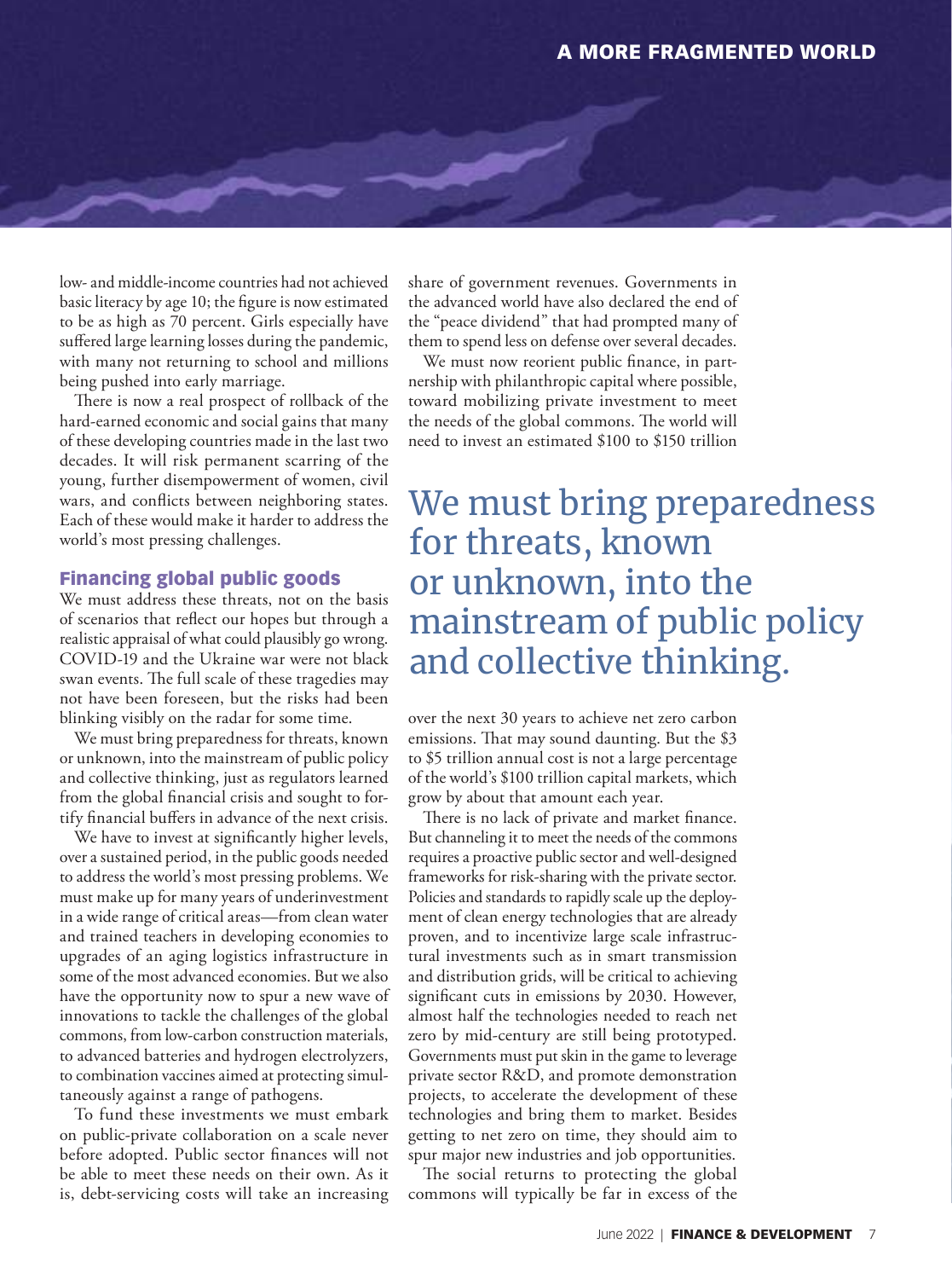# We cannot address the challenges of this new era without a more effective multilateralism.

private returns, which makes a strong case for the public sector to share risks with private investors. Developing and producing vaccines at scale for the next pandemic is a strong illustration of the point. A project to immunize the world's population even six months earlier will save trillions of dollars and countless lives.

## Making multilateralism work

However, we cannot address the challenges of this new era without a more effective multilateralism. UN Secretary-General António Guterres' report, Our Common Agenda, sets out a bold and credible vision of multilateralism: one that is more inclusive of different voices, more tightly networked, as well as more effective in delivering outcomes and hence more trusted.

It does not require a root and branch reconstruction of multilateralism or building entirely new institutions. But we have to move with urgency to reorient existing institutions for a new era, devise new mechanisms for networked cooperation among the multilaterals and other institutions including non-state players, and pool resources in ways that can meet both nations' collective interests and self-interests more effectively.

First, we need new thinking on the global commons. We must view money spent on strengthening them not as aid to the rest of the world but as an investment that benefits nations both rich and poor many times over. As the G20 High Level Independent Panel on financing pandemic security showed, the additional international investment required to plug major global gaps in preparedness, with contributions fairly distributed across countries, will not only be affordable for all but also enable us to avoid costs that would be several hundred times larger if we fail to act together to prevent another pandemic. The longstanding aversion to collective investment in pandemic preparedness

reflects political myopia and financial imprudence, which we must overcome urgently.

# Updating Bretton Woods

Second, we must repurpose the Bretton Woods institutions. The IMF and World Bank were set up almost 80 years ago to help with problems faced by countries individually, at a time when financial markets were mostly small and not interconnected. Their missions must be brought up to date for an era where financial crises are often global in nature, and where the deterioration of the global commons will pose an increasing economic challenge to all countries, most especially in the developing world.

The IMF and World Bank must be better resourced and empowered by their shareholders to make larger and swifter interventions in this new global era. The IMF must be given the mandate to manage a stronger and more effective global financial safety net, more akin to how the leading central banks inject stability at home when a crisis hits. The global commons must be placed at the core of the World Bank's mandate, together with poverty alleviation. It must also play a much bolder role as a multiplier of development finance. It must pivot more boldly toward mobilizing private capital, using risk guarantees and other credit-enhancement tools rather than direct lending on its own balance sheet. The World Bank and IMF must also work to join up operations with other international financial institutions and development partners to overcome today's fragmented efforts, build convergence around core standards such as on debt sustainability and procurement, and achieve greater development impact.

Third, we have to safeguard the digital commons. The positive agenda is clear. We must build the infrastructure and policy frameworks needed to close the digital divide and make serious efforts to close digital literacy gaps in every society. But we